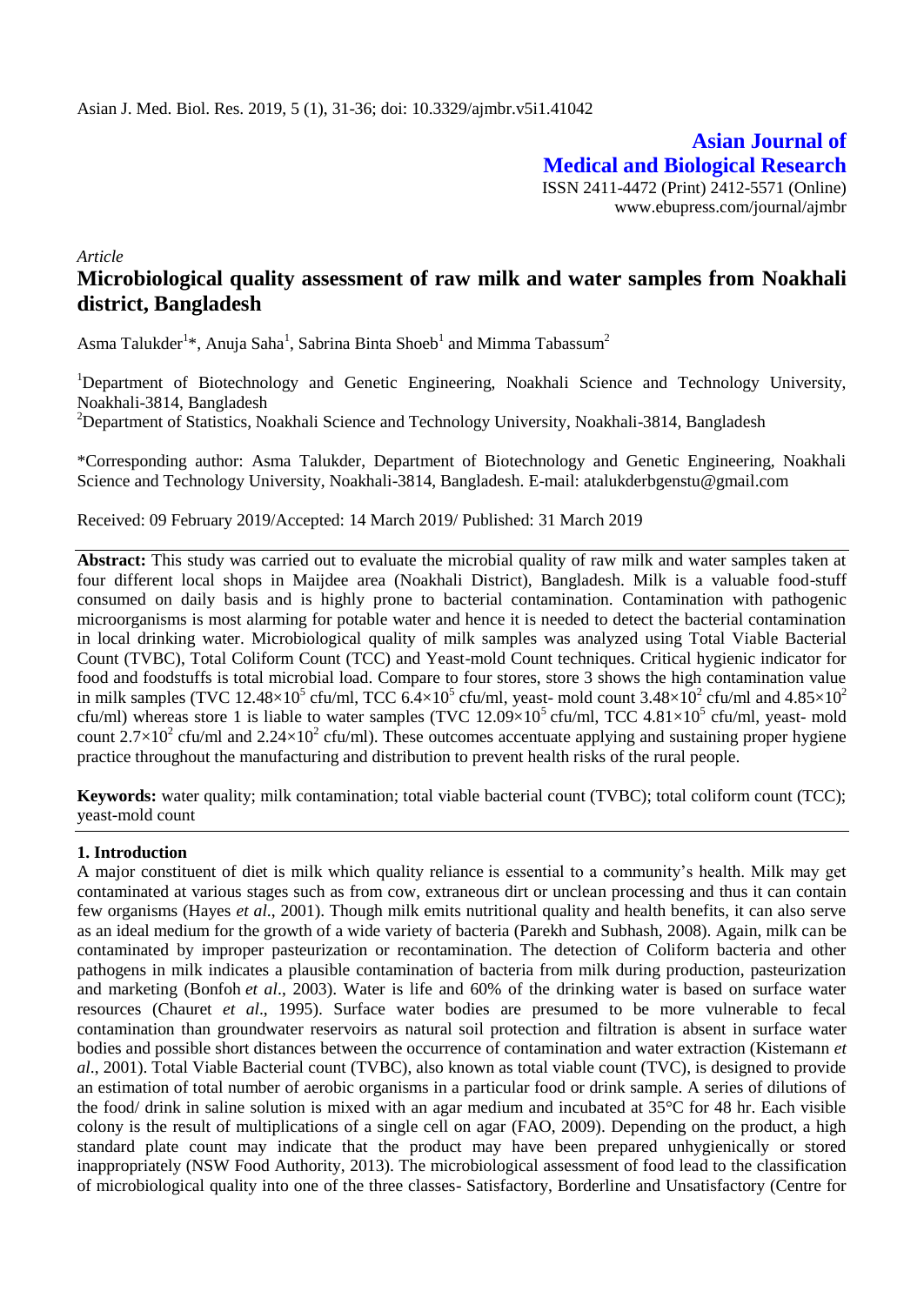**32**

Food Safety, 2014). Coliform bacteria (Enterobacteriacae) are aerobic, gram-negative and facultative anaerobic, rod-shaped lactose fermentative bacteria that can produce acid (Clesceri, 1998) whereas fecal Coliform is useful indicator of fecal contamination that usually live in the intestines of warm-blooded animals. These coliform bacteria can survive for extended time periods outside the intestines of warm-blooded animals. E. coli and other fecal coliform bacteria can remain viable for several months in water and stream sediments (Davis *et al*., 2005). Yeasts and molds are another cause to spoil of fermented milk in which the low pH provides a selective environment for their growth (Fleet, 1990; Rohm *et al*., 1992). Good manufacturing practices should contain but 10 yeast cells and should have a shelf life of 3–4 weeks at 5 °C (Giudici *et al*., 1996). The aim of the study is to say the overall microbiological quality and to determine the microbial load in milk and water sample collected from local stores.

# **2. Materials and Methods**

# **2.1. Sample collection**

Four different types of milk as well as water samples were collected from local shops situated in various points of Maijdee city, Noakhali. Approximately 500 ml of each sample were taken aseptically in separate screwcapped wide mouthed plastic containers and then kept at  $4^{\circ}$ C in a sample collector box and were immediately transported to the laboratory for the analysis of several microbiological parameters and after that samples were kept at 0–4 °C (refrigerator) for further study but not longer than 48 hours.

# **2.2. Culture method of total plate count**

25 ml of each sample were weighted and aseptically added in 225 ml of sterile Buffer Peptone Water then homogenized the mixture in a blender at 600 rpm for 10-15 min and diluted up to  $10^{-5}$  times. The total viable bacterial count was carried out by the spread plate technique (ISO 4833:2003). The diluted sample (1 ml) of each dilution was inoculated into Plate Count Agar for Total Viable Bacterial Count (TVBC) using pour plate technique (Marjan *et al*., 2014). The plates were screened for the presence of discrete colonies after incubation period and the actual numbers of bacteria were estimated as colony forming unit in per ml (cfu/ml).

# **2.3. Culture method of total coliform**

1 ml and 0.1 ml of sample to 3/5 tubes of Lauryl Tryptose Broth (LST) media (each tube contains 10 ml of media). LST tubes were incubated at 35 °C for 24  $\pm$  2 hours for gas production (i.e., displacement of medium in fermentation vial or effervescence when tubes are gently agitated). Gas-negative tubes were re-incubated for an additional 24 hours and confirmed test on all presumptive positive (gas) tubes (ISO 4831:2006. and ISO 7251:2009. Geneva). From each gas forming LST tube, a loopful of suspension was transferred to a tube of Brilliant Green Bile Broth (BGLB) media (each tube contains 10 ml of media). BGLB tubes were incubated at 35 $\degree$ C and examined for gas production at 48  $\pm$  2 hours. If gas-positive BGLB tube showed a pellicle, Gram staining was performed to ensure that gas production was not due to Gram-positive, lactose-fermenting bacilli. Calculation was done by Most Probable Number (MPN) of coliforms based on proportion of confirmed gas producing LST tubes for three consecutive dilutions. 10 ml, 1 ml and 0.1 ml of sample were added to 3 tubes of LST-MUG (4-methylumbelliferyl-beta-D-glucuronide incorporated into lauryl tryptose broth) media (each tube contains 10 ml of media). Tubes were then incubated at 35 $\degree$ C for 24  $\pm$  2 hours for gas production. Gas-negative tubes were re-incubated for an additional 24 hours and confirm test was performed on all presumptive positive (gas) tubes. Both positive and negative tubes were incubated for 24 to 48  $\pm$  2 hours at 35 °C. Positive colonies were counted by culturing them in Plate Count Agar (PCA) media.

# **2.4. Culture method of yeast and mold**

The total yeast and mold count of the collected dairy products are enumerated according to ISO 21527-2:2008. Using a sterile pipette, 0.1 ml of the test sample or 0.1 ml of the initial suspension was transferred to one Rose Bengal Chloramphenicol Agar (RBC) agar plate. Using a fresh sterile pipette, 0.1 ml of the first decimal dilution was transferred to a second RBC agar plate. These operations with subsequent dilutions were repeated, using a new sterile pipette for each decimal dilution. The liquid over the surface of the agar plate was spread with a sterile spreader until the liquid is completely absorbed into the medium. Then the prepared plates were incubated aerobically, lids uppermost, in an upright position in the incubator at 25 °C  $\pm$  1 °C for 5 days.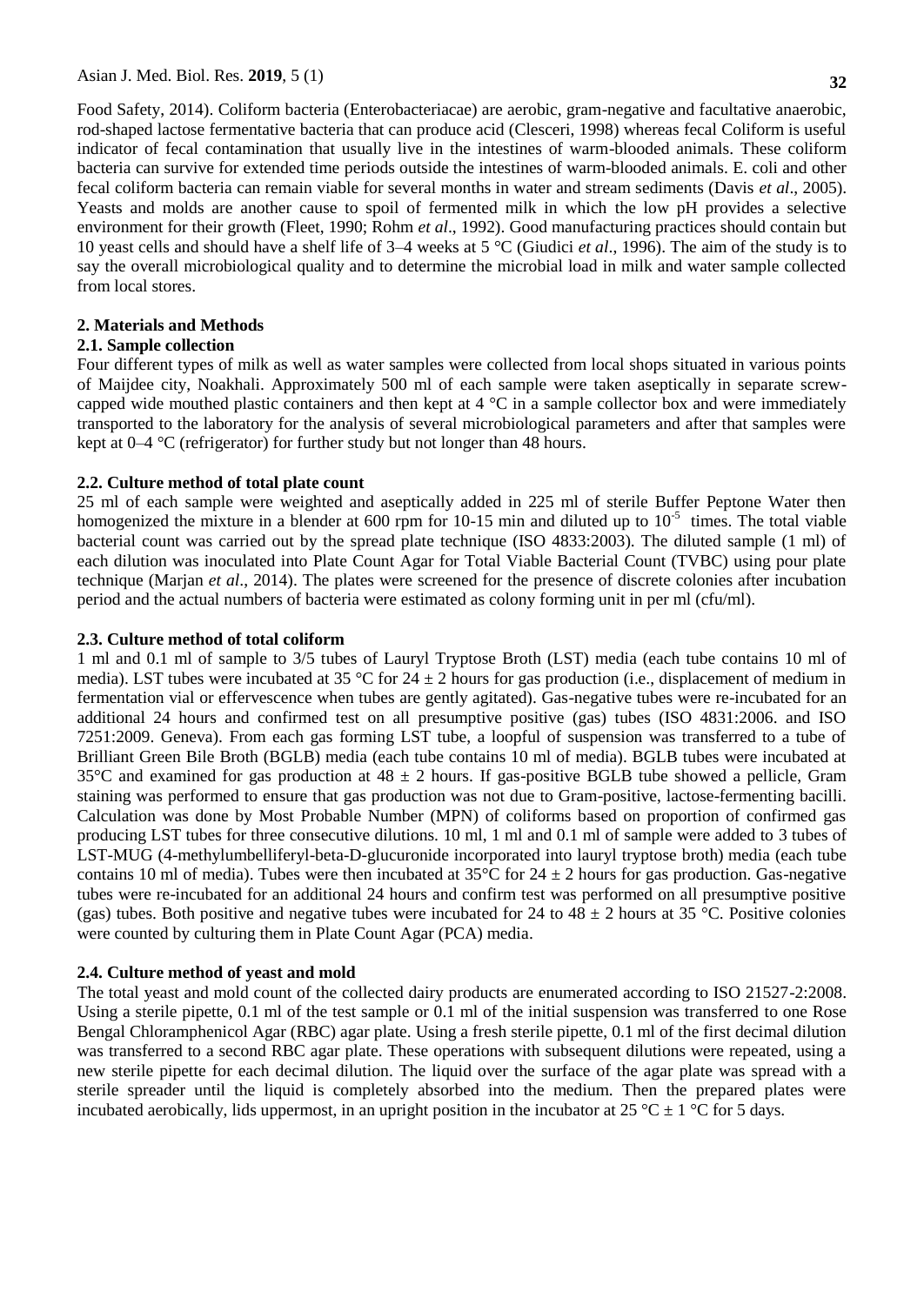### **3. Results and Discussion**

### **3.1. Total viable bacterial count (TVBC) in milk and water samples**

Total microbial load of any sample is an important hygienic indicator for food and food staffs. Figure 1 represents the Total Viable Bacterial Count of different samples.



**Figure 1. Total viable bacterial count of milk and water samples.**

All milk samples had high microbial load ranged in between  $7.0 \times 10^5$  to  $1.24 \times 10^6$  cfu/ml which is higher than the acceptable level suggested by BSTI (Bangladesh Standards and Testing Institution). This bacterial load is normally due to poor cleaning system of milking. In other study, the bacterial count in milk samples was from  $7.5 \times 10^7$  to  $1.24 \times 10^8$  cfu/ml (Hossain *et al.*, 2010; Hasan *et al.*, 2015) revealed that total viable count (TVC) of bacteria for raw milks was from log 6.29 to log 5.87. Raw milk contained an average TVC of  $1.338\times10^{7}$  cfu/ml and Pasteurized milk contained an average TVC of 2.95×10<sup>4</sup> cfu/ml was depicted by Hussaini *et al.* (2014). In present study, values ranged in between  $7.88 \times 10^5$  to  $1.21 \times 10^6$  cfu/ml for water samples higher than the acceptable level suggested by BSTI (Bangladesh Standards and Testing Institution). Among the samples, the highest count was seen in the store-1 and the lowest from Store-4. These results indicate that these examined water samples are not suitable for drinking without purifying. Sarker *et al*. (2016) found that the bacterial count in water samples was from 17.80 $\times$ 10<sup>6</sup> to 11.46 $\times$ 10<sup>6</sup> cfu/ml while bacterial colonies in tap water ranges from the  $1.05 \times 10^4$  to  $2.55 \times 10^8$  cfu/ml was observed by Hameed *et al.* (2015). A study was conducted to evaluate the quality of drinking water samples from the four different drinking water sources namely open wells, bore wells, can water and tap water by Sailaja *et al*. (2015) and showed that the total viable count of the Open well water is highest (95×10<sup>4</sup> bacteria/ ml) and lowest in are also high in open well water (10.75×10<sup>4</sup> spores/ cm).

#### **3.2. Total coliform count (TCC) in milk and water samples**

Coliforms were found in all the milk and water samples of the four stores. The range of Coliform count for milk samples is from 6.39×10<sup>5</sup> to 5.85×10<sup>6</sup> cfu/ml and for water samples is from  $4.81\times10^5$  to 2.62×10<sup>6</sup> cfu/ml (Figure 2).



**Figure 2. Total** *Coliform* **count of milk and water samples.**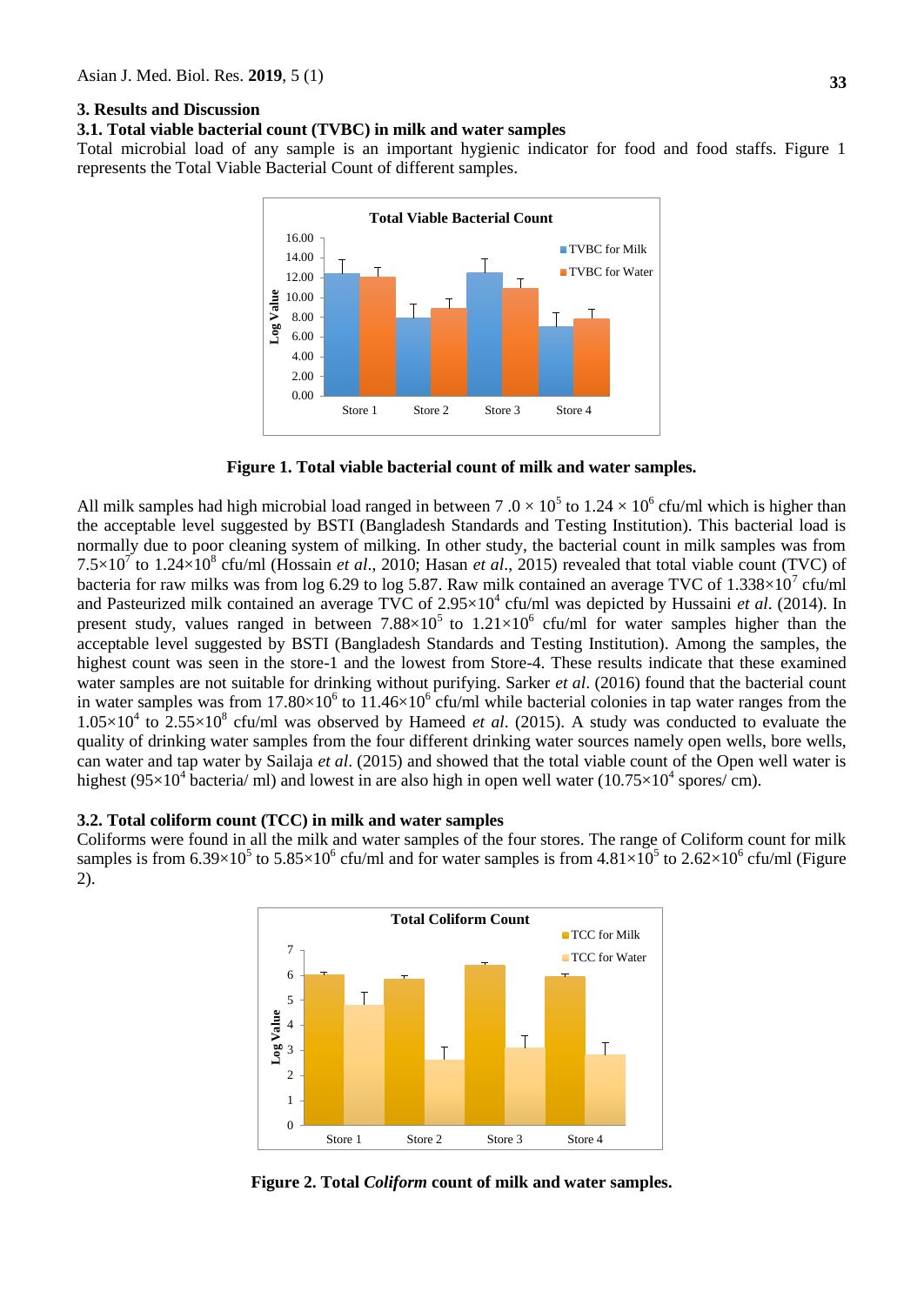Coliform count of these milk samples can give the consideration of it as an unhygienic food and pose a serious threat to the public health. Ogot *et al*. (2015) studied that among all the examined samples, Coliform count in 60% of the raw milk samples was >50000 cfu/ml while the number is reduced after boiling and only 40% of the boiled samples had >50000 cfu/ml Coliforms. Another study showed that the total Coliform and *E. coli* count was ranged from 3.74 log cfu/ml to 4.07 log cfu/ml and from 2.06 log cfu/ml to 2.98 log cfu/ml respectively for milk samples (Mohamed *et al*., 2017). Banik *et al*. (2011) published that the range of total Coliform count in raw milk samples collected from different areas of Dhaka city was from  $8\times10^6$  cfu/ml to  $1.0\times10^4$  cfu/ml. Another study was conducted by Ohanu *et al.* (2012) and he expressed an evidence of Coliform contamination in all the samples of sachet and tap water.

### **3.3. Average count of yeast and mold in milk and water samples**

Average count of yeast and mold is another hygiene indicator that reveals the cleanliness of a sample. The results of average Yeast count and Mold count of this study are set out at figure 3 and 4. These results show the hygiene quality of these samples were low as higher number can deteriorate the sensory properties of milk and influence the taste defect and foreign off-flavor. Mohamed *et al*. (2017) enumerated another study of yeast and molds and count of yeast-mold ranged significantly from 5.28 to 5.96 log cfu/ml and with mean value 5.54 log cfu/ml.



**Figure 3. Average count of yeast in milk and water samples.**



**Figure 4. Average count of mold in milk and water samples.**

Another study showed that yeasts and molds count of retailer shops milk samples  $(2.17 \times 10^4 \pm 5.22 \times 10^2 \text{ cftl/ml})$ was significantly high followed by dairies  $(1.94\times10^4 \pm 3.86\times10^3 \text{ cftt/ml})$  and dairy farm milk samples  $(1.80\times10^4 \text{ s})$  $\pm$  4.42×10<sup>3</sup> cfu/ml) (Shah *et al.*, 2016). A study conducted by Mohamed *et al.* (2017) showed some filamentous fungal species such as *Aspergilllus* spp., *Penicillium* spp., *Fusarium* spp. and *Mucor* spp., and additionally showed presence of some yeasts such as *Saccharomyces cerevisiae* and *Candida* spp. This study showed that milk samples were comparatively more microbiologically contaminated than the water samples. Microbial count may be high due to milk in dirty udders, unclean conditions of milking, dirty housing environment and failing to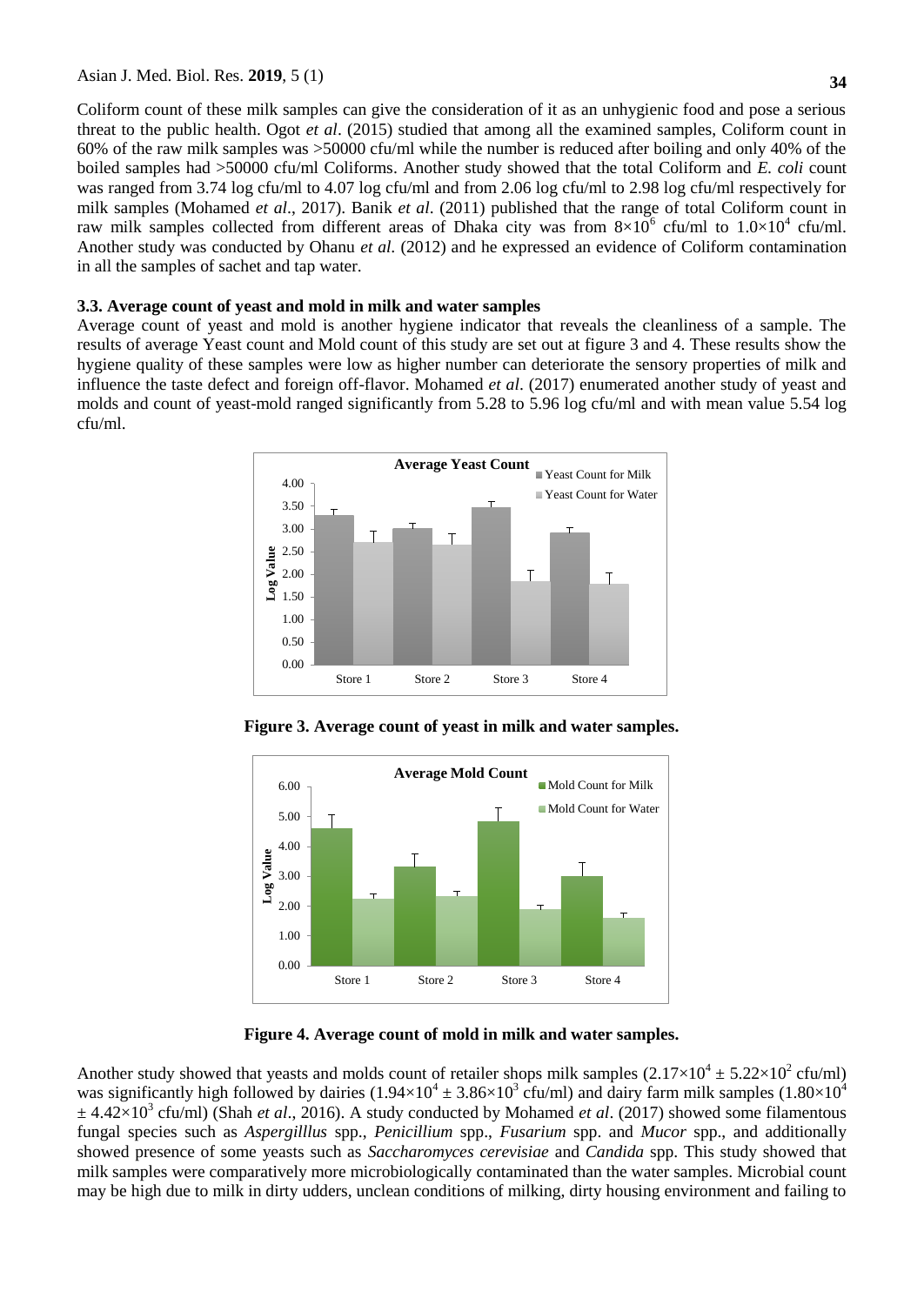cool milk rapidly at less than 40 °F. Most water sources in this study were also microbiologically polluted. The effects were attributed to poor source of water protection, poor sanitation and low level of hygiene practices and lack of monitoring and healthcare awareness. Drinking water must be microbes free otherwise it can pose health hazard.

#### **4. Conclusions**

Availability and comparative lower price of milk and water in local stores make people to drink them. However, the findings of present study reveal that the water and milk samples are contaminated with microbial load so that these are not good for health. In further study, identification of the organisms makes it more significant to aware peoples about standard regulations as well as legislations to ameliorate their health.

### **Conflict of interest**

None to declare.

### **References**

- Banik SK, KK Das and MA Uddin, 2014. Microbiological quality analysis of raw, pasteurized, UHT milk samples collected from different locations in Bangladesh. S. J. Microbiol., 4: 5-8.
- Bonfoh B, A Wasem, AN Traore, A Fane, H Spillmann, CF Simbe, IO Alfaroukh, J Nicolet, Z Farah and J Zinsstag, 2003. Microbiological quality of cows' milk taken at different intervals from the udder to the selling point in Bamako (Mali). Food Control, 14: 495-500.
- Centre for Food Safety, 2014. Microbiological Guidelines for Food (For ready-to-eat food in general and specific food items). The Centre for Food Safety, Food and Environmental Hygiene Department, Hong Kong.
- Chauret C, N Armstrong, J Fisher, R Sharma, S Springthorpe and S Sattar, 1995. Correlating Cryptosporidium and Giardia with microbial indicators. J. Am. Water Works Assoc., 87: 76–84.
- Clesceri LS, 1998. Standard Methods for the examination of water and waste water: In Collection and Preservation of Samples and Metals. APHA, AWWA, WEF, Washington, DC, USA.
- Davis RK, S Hamilton and J Van-Brahana, 2005. *Escherichia coli* survival in mantled karst springs and streams, northwest Arkansas Ozarks, USA. J. Am. Water Resour. Assoc., 41: 1279–1287.
- Fleet GH, 1990. Yeasts in dairy products. J. Appl. Bacteriol., 68: 99–211.
- Food and Agriculture Organization of the United Nations (FAO), 2009. Rome, ISBN 978-92-5- 106215-9.
- Giudici P, G Masini, and C Caggia, 1996. The role of galactose fermenting yeast in plain yogurt spoilage. Ann. di Microbiol ed Enzimol., 46: 11–20.
- Hameed U, AB Muhammad, A Jahngeer and I Haq, 2015. Determination of Microbial Load of Drinking Water from Different Areas of Lahore. Biologia (Pakistan), 61: 151-156.
- Hasan MA, MA Islam, MS Mahmud, AA Uddin and S Ahmed, 2015. Microbial analysis of raw and pasteurized milk from selected areas of Dinajpur, Bangladesh. Asian J. Med. Biol. Res., 1: 292-296.
- Hayes MC, RD Ralyea, SC Murphy, NR Carey, JM Scarlett and KJ Boor, 2001. Identification and Characterization of Elevated Microbial Counts in Bulk Tank Raw Milk. J. Dairy Sci., 84: 292-298.
- Hossain TJ, K Alam and D Sikdar, 2010. Chemical and microbiological quality assessment of raw and processed liquid market milks of Bangladesh. Res. J. Dairy Sci., 4: 28-34.
- Hussaini SZ, M Shaker, RM Gulve and MA Iqbal, 2014. Bacterial Analysis of Raw and Packed Milk of Beed City. Journal of Advances in Applied Sciences and Technology, 1: 53-58.
- International Organization for Standardization (ISO), 2003. Microbiology of food and animal feeding stuffs— Horizontal method for the enumeration of microorganisms—Colony count technique at 30°C. ISO 4833:2003. ISO, Geneva.
- International Organization for Standardization (ISO), 2006. Microbiology of food and animal feeding stuffs horizontal method for the detection and enumeration of coliforms—most probable number technique. ISO 4831:2006. ISO, Geneva.
- International Organization for Standardization (ISO), 2008. Microbiology of food and animal feeding stuffs-Horizontal method for the enumeration of yeasts and molds, Part-2 colony count technique in products with high water activity less than or equal to 0, 95. ISO 21527-2:2008. ISO, Geneva.
- International Organization for Standardization (ISO), 2009. Microbiology of food and animal feeding stuffs. Horizontal method for the detection and enumeration of E. coli- Most probable number technique. ISO 7251:2009. ISO, Geneva.